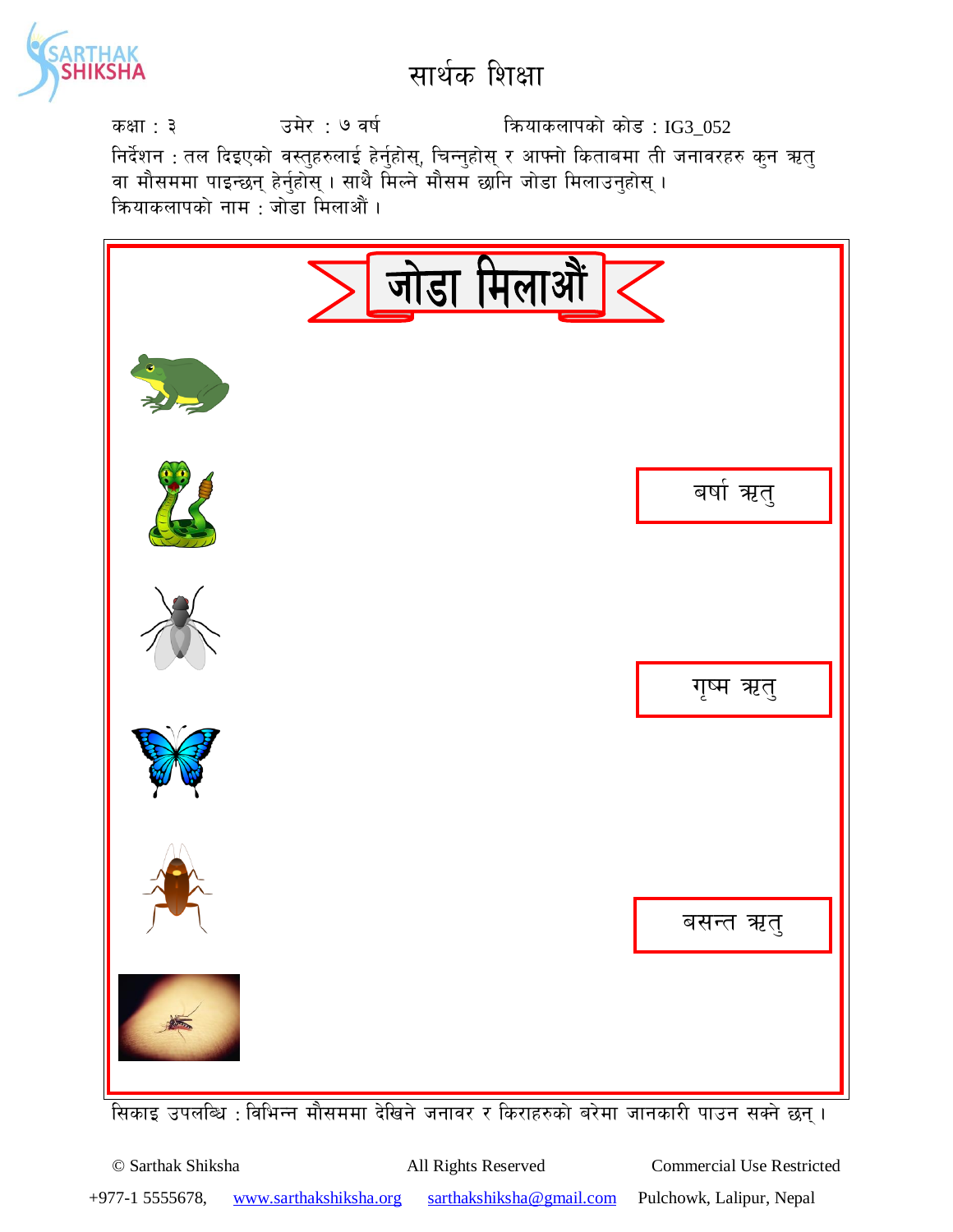

sIff : # pd]/ : & jif{ lqmofsnfksf] sf]8 : IG3\_053 निर्देशन : तल दिइएको खाली ठाउँमा मिल्ने शब्द छानि लेख्नुहोस् ।

क्रियाकलापको नाम : खाली ठाउँमा लेखौ<mark>ं</mark> ।

|                                                   |                                                                            | खाली ठाउँमा लेखौं   |                   |  |  |
|---------------------------------------------------|----------------------------------------------------------------------------|---------------------|-------------------|--|--|
| $\mathsf{P}$                                      | जमिनमुनि लुकेर बस्ने जनावरहरुलाई गर्मीयाममा जमिन <sup>--</sup><br>पर्छन् । |                     | ------ सतहमा देखा |  |  |
| २                                                 | वर्षायाममा देखिने जनावर --------- देखापर्दैनन् ।                           |                     |                   |  |  |
| ३                                                 | <sup>- -</sup> हरु वर्षायाममा देखा पर्छन् ।                                |                     |                   |  |  |
| $\propto$                                         | जमिनमुनि लुकेर बस्ने जनावरहरुको शरीर <sup>---</sup>                        | <sup>------</sup> र | हुन्छ ।           |  |  |
| हरु प्राय फुल फुल्ने मौसममा देखिन्छन् ।<br>$\chi$ |                                                                            |                     |                   |  |  |
|                                                   |                                                                            |                     |                   |  |  |
|                                                   | तातर                                                                       | जाडोयाममा           | ओसिला             |  |  |
|                                                   | सर्प                                                                       | पुतली               | चिसो              |  |  |

सिकाइ उपलब्धि : विभिन्न मौसममा देखिने जनावर र किराहरुको बरेमा जानकारी पाउन सक्ने छन् ।

© Sarthak Shiksha All Rights Reserved Commercial Use Restricted +977-1 5555678, www.sarthakshiksha.org sarthakshiksha@gmail.com Pulchowk, Lalipur, Nepal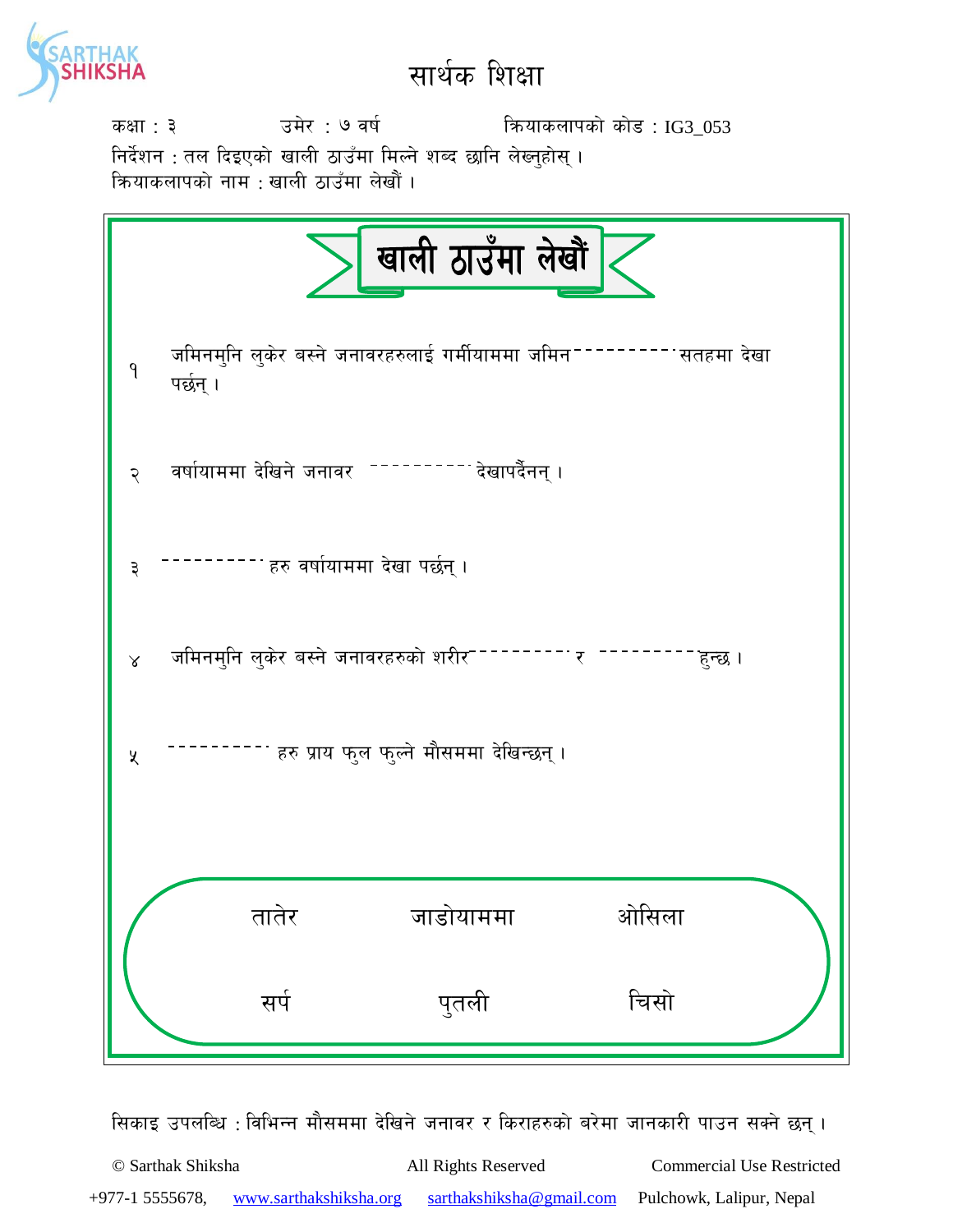

sIff : # pd]/ : & jif{ lqmofsnfksf] sf]8 : IG3\_054

निर्देशन : तल दिइएको तालिकामा हेर्नुहोस् र आफ्नो किताबमा जनावर वा किराहरुको खोजी गरी चित्र बनाउनुहोस् । साथै ती जनावर वा किरा कुन मौसममा देख्छौ लेख्नुहोस् । कियाकलापको नाम : चित्र बनाऔं ।

|                           | चित्र बनाऔं |      |
|---------------------------|-------------|------|
| जनावरहरु $\times$ किराहरु | नाम         | मौसम |
|                           |             |      |
|                           |             |      |
|                           |             |      |
|                           |             |      |
|                           |             |      |
|                           |             |      |
|                           |             |      |
|                           |             |      |
|                           |             |      |
|                           |             |      |
|                           |             |      |
|                           |             |      |
|                           |             |      |

सिकाइ उपलब्धि : विभिन्न मौसममा देखिने जनावर र किराहरुको बरेमा जानकारी पाउन सक्ने छन् ।

© Sarthak Shiksha All Rights Reserved Commercial Use Restricted +977-1 5555678, www.sarthakshiksha.org sarthakshiksha@gmail.com Pulchowk, Lalipur, Nepal